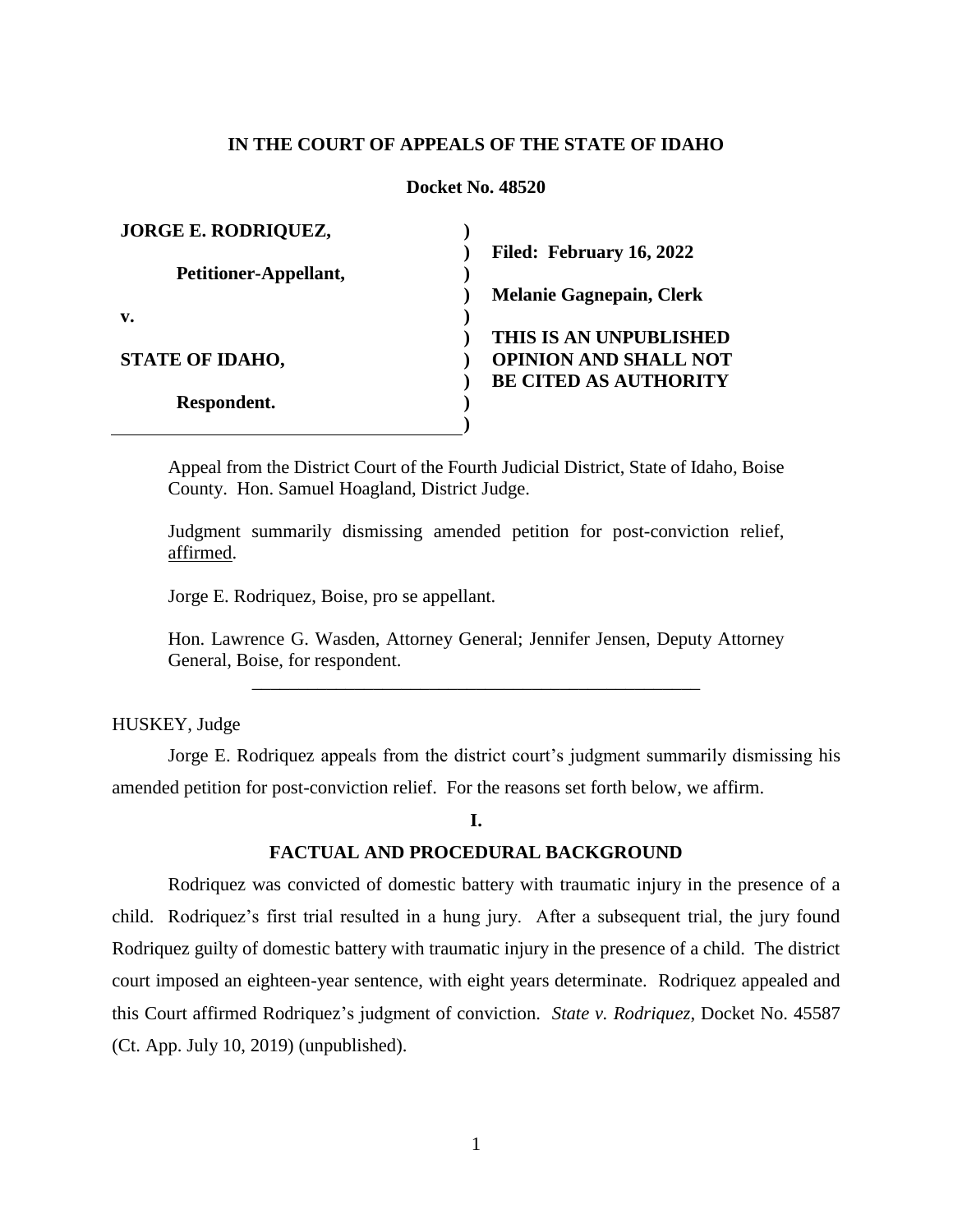Rodriquez filed a pro se petition for post-conviction relief alleging ineffective assistance of counsel at trial and on direct appeal, prosecutorial misconduct, and denial of his right to a fair trial due to various rulings by the district court. The State filed an answer, and Rodriquez was appointed post-conviction counsel. Approximately one month later, Rodriquez's appointed counsel moved to withdraw and Rodriquez requested substitute counsel. The district court granted counsel's motion to withdraw and denied Rodriquez's request for substitute court-appointed counsel. Rodriquez filed a notice of intent to proceed pro se.

The district court entered a notice of intent to dismiss. Rodriquez filed an amended petition for post-conviction relief alleging many of the same claims raised in his original petition. The district court entered a second notice of intent to dismiss, incorporating all the bases for dismissal from the first notice, addressing any new claims, and giving Rodriquez twenty days to provide any supplemental materials in response to the second notice of intent to dismiss. Rodriquez did not submit any supplemental materials within the twenty-day period. The district court dismissed the amended petition for post-conviction relief. Rodriquez timely appeals.

### **II.**

#### **STANDARD OF REVIEW**

A petition for post-conviction relief initiates a proceeding that is civil in nature.I.C. § 19- 4907; *Rhoades v. State*, 148 Idaho 247, 249, 220 P.3d 1066, 1068 (2009); *State v. Bearshield*, 104 Idaho 676, 678, 662 P.2d 548, 550 (1983); *Murray v. State*, 121 Idaho 918, 921, 828 P.2d 1323, 1326 (Ct. App. 1992). Like a plaintiff in a civil action, the petitioner must prove by a preponderance of evidence the allegations upon which the request for post-conviction relief is based. *Goodwin v. State*, 138 Idaho 269, 271, 61 P.3d 626, 628 (Ct. App. 2002). A petition for post-conviction relief differs from a complaint in an ordinary civil action. *Dunlap v. State*, 141 Idaho 50, 56, 106 P.3d 376, 382 (2004). A petition must contain much more than a short and plain statement of the claim that would suffice for a complaint under Idaho Rule of Civil Procedure 8(a)(1). Rather, a petition for post-conviction relief must be verified with respect to facts within the personal knowledge of the petitioner, and affidavits, records, or other evidence supporting its allegations must be attached or the petition must state why such supporting evidence is not included with the petition. I.C. § 19-4903. In other words, the petition must present or be accompanied by admissible evidence supporting its allegations or the petition will be subject to dismissal. *Wolf v. State*, 152 Idaho 64, 67, 266 P.3d 1169, 1172 (Ct. App. 2011).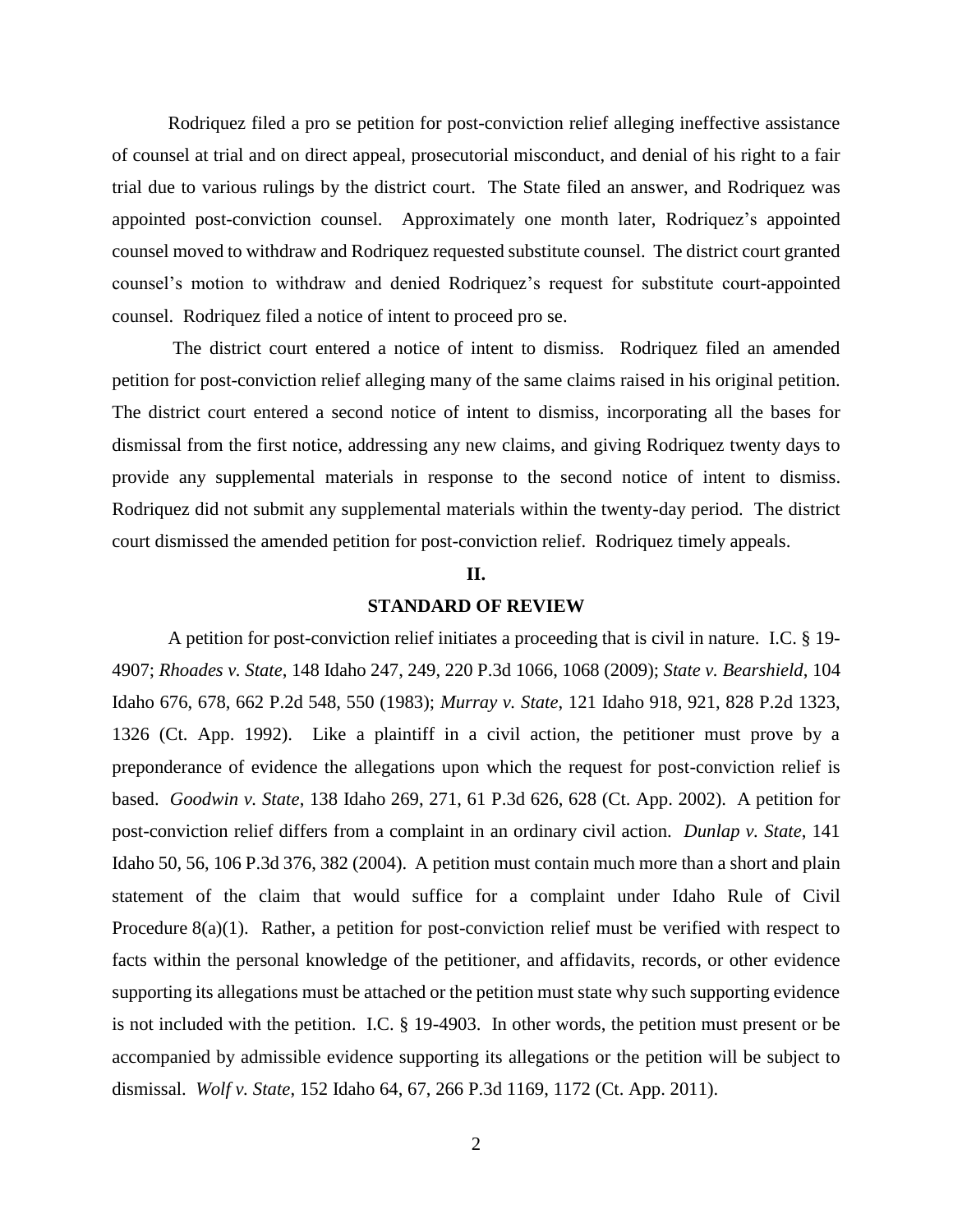Idaho Code § 19-4906 authorizes summary dismissal of a petition for post-conviction relief, either pursuant to a motion by a party or upon the court's own initiative, if it appears from the pleadings, depositions, answers to interrogatories, and admissions and agreements of fact, together with any affidavits submitted, that there is no genuine issue of material fact and the moving party is entitled to judgment as a matter of law. When considering summary dismissal, the district court must construe disputed facts in the petitioner's favor, but the court is not required to accept either the petitioner's mere conclusory allegations, unsupported by admissible evidence, or the petitioner's conclusions of law. *Roman v. State*, 125 Idaho 644, 647, 873 P.2d 898, 901 (Ct. App. 1994); *Baruth v. Gardner*, 110 Idaho 156, 159, 715 P.2d 369, 372 (Ct. App. 1986). Moreover, the district court, as the trier of fact, is not constrained to draw inferences in favor of the party opposing the motion for summary disposition; rather, the district court is free to arrive at the most probable inferences to be drawn from uncontroverted evidence. *Hayes v. State*, 146 Idaho 353, 355, 195 P.3d 712, 714 (Ct. App. 2008). Such inferences will not be disturbed on appeal if the uncontroverted evidence is sufficient to justify them. *Id.*

Claims may be summarily dismissed if the petitioner's allegations are clearly disproven by the record of the criminal proceedings, if the petitioner has not presented evidence making a prima facie case as to each essential element of the claims, or if the petitioner's allegations do not justify relief as a matter of law. *Kelly v. State*, 149 Idaho 517, 521, 236 P.3d 1277, 1281 (2010); *DeRushé v. State*, 146 Idaho 599, 603, 200 P.3d 1148, 1152 (2009). Thus, summary dismissal of a claim for post-conviction relief is appropriate when the court can conclude, as a matter of law, that the petitioner is not entitled to relief even with all disputed facts construed in the petitioner's favor. For this reason, summary dismissal of a post-conviction petition may be appropriate even when the state does not controvert the petitioner's evidence. *See Roman*, 125 Idaho at 647, 873 P.2d at 901.

Conversely, if the petition, affidavits, and other evidence supporting the petition allege facts that, if true, would entitle the petitioner to relief, the post-conviction claim may not be summarily dismissed. *Charboneau v. State*, 140 Idaho 789, 792, 102 P.3d 1108, 1111 (2004); *Sheahan v. State*, 146 Idaho 101, 104, 190 P.3d 920, 923 (Ct. App. 2008). If a genuine issue of material fact is presented, an evidentiary hearing must be conducted to resolve the factual issues. *Goodwin*, 138 Idaho at 272, 61 P.3d at 629.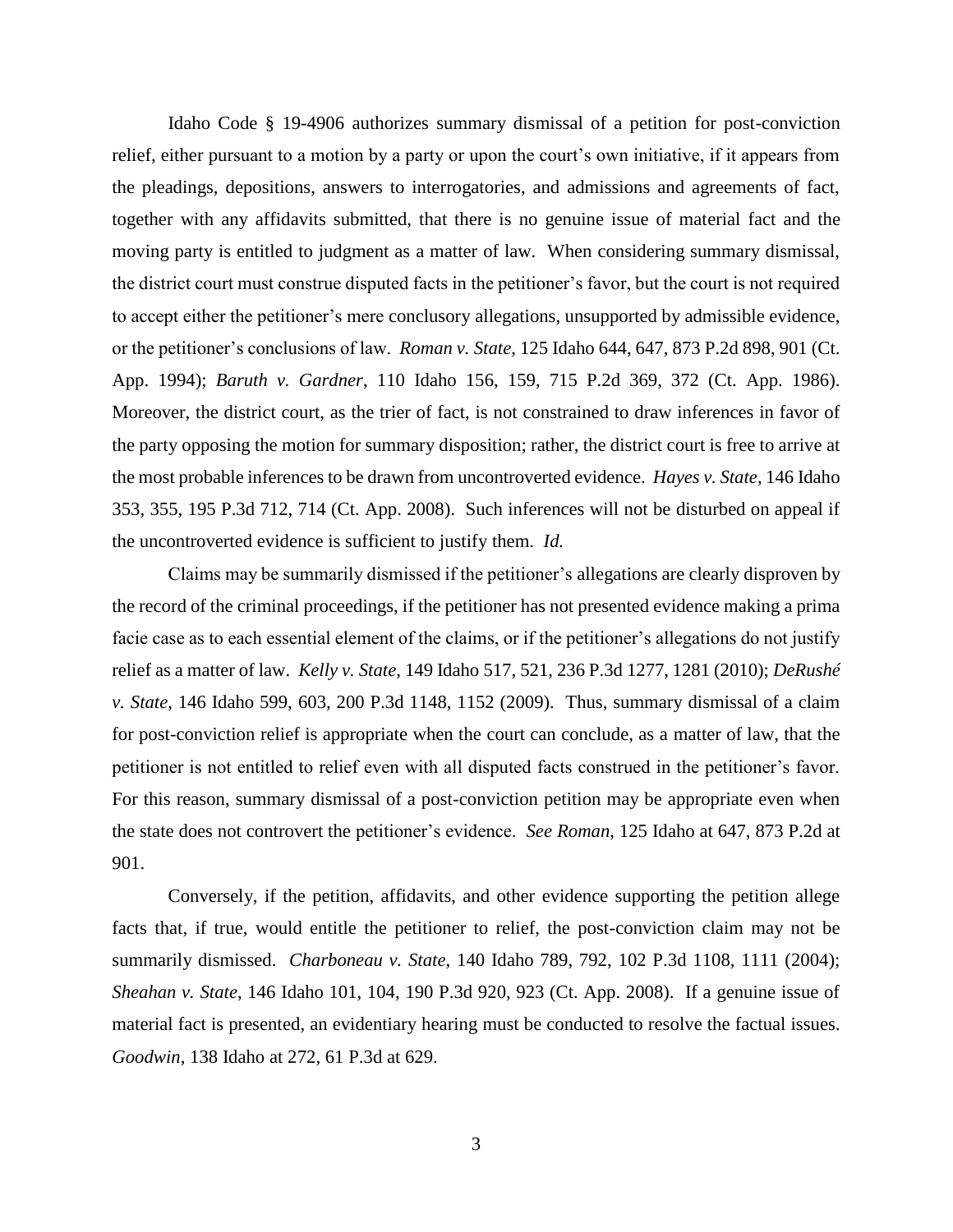On appeal from an order of summary dismissal, we apply the same standards utilized by the trial courts and examine whether the petitioner's admissible evidence asserts facts which, if true, would entitle the petitioner to relief. *Ridgley v. State*, 148 Idaho 671, 675, 227 P.3d 925, 929 (2010); *Sheahan*, 146 Idaho at 104, 190 P.3d at 923. Over questions of law, we exercise free review. *Rhoades*, 148 Idaho at 250, 220 P.3d at 1069; *Downing v. State*, 136 Idaho 367, 370, 33 P.3d 841, 844 (Ct. App. 2001).

### **III.**

#### **ANALYSIS**

On appeal, Rodriquez asserts the district court erred by: 1) summarily dismissing some of his ineffective assistance of counsel claims; and 2) making multiple procedural errors throughout the course of the post-conviction proceedings.

#### **A. Ineffective Assistance of Counsel Claims**

Although Rodriquez raised many allegations of ineffective assistance of counsel in his initial and amended petitions, on appeal he asserts the district court erred in summarily dismissing only the following specific claims of ineffective assistance of trial counsel for failing to: 1) interview, subpoena, and call Rodriquez's sisters as witnesses to testify at trial; 2) present evidence that the victim was the initial aggressor based on her propensity for violence; 3) crossexamine the victim regarding her alleged propensity for violence against Rodriquez; 4) present Rodriquez's previously disclosed evidence and claim of self-defense; and 5) ensure Rodriquez obtained a requested domestic violence evaluation prior to sentencing. Consequently, we limit our review to the issues raised on appeal.

To avoid summary dismissal, a post-conviction claim of ineffective assistance of counsel must establish a genuine issue of material fact of both prongs of the test set forth in *Strickland v. Washington*, 466 U.S. 668 (1984). *Roman*, 125 Idaho at 649, 873 P.2d at 903. The *Strickland* test requires the petitioner to show that the attorney's performance was deficient and that the petitioner was prejudiced by the deficiency. *Strickland*, 466 U.S. at 687-88; *Self v. State*, 145 Idaho 578, 580, 181 P.3d 504, 506 (Ct. App. 2007). To establish a deficiency, the petitioner has the burden of showing that the attorney's representation fell below an objective standard of reasonableness. *Aragon v. State*, 114 Idaho 758, 760, 760 P.2d 1174, 1176 (1988); *Knutsen v. State*, 144 Idaho 433, 442, 163 P.3d 222, 231 (Ct. App. 2007). To establish prejudice, the petitioner must show a reasonable probability that, but for the attorney's deficient performance, the outcome of the trial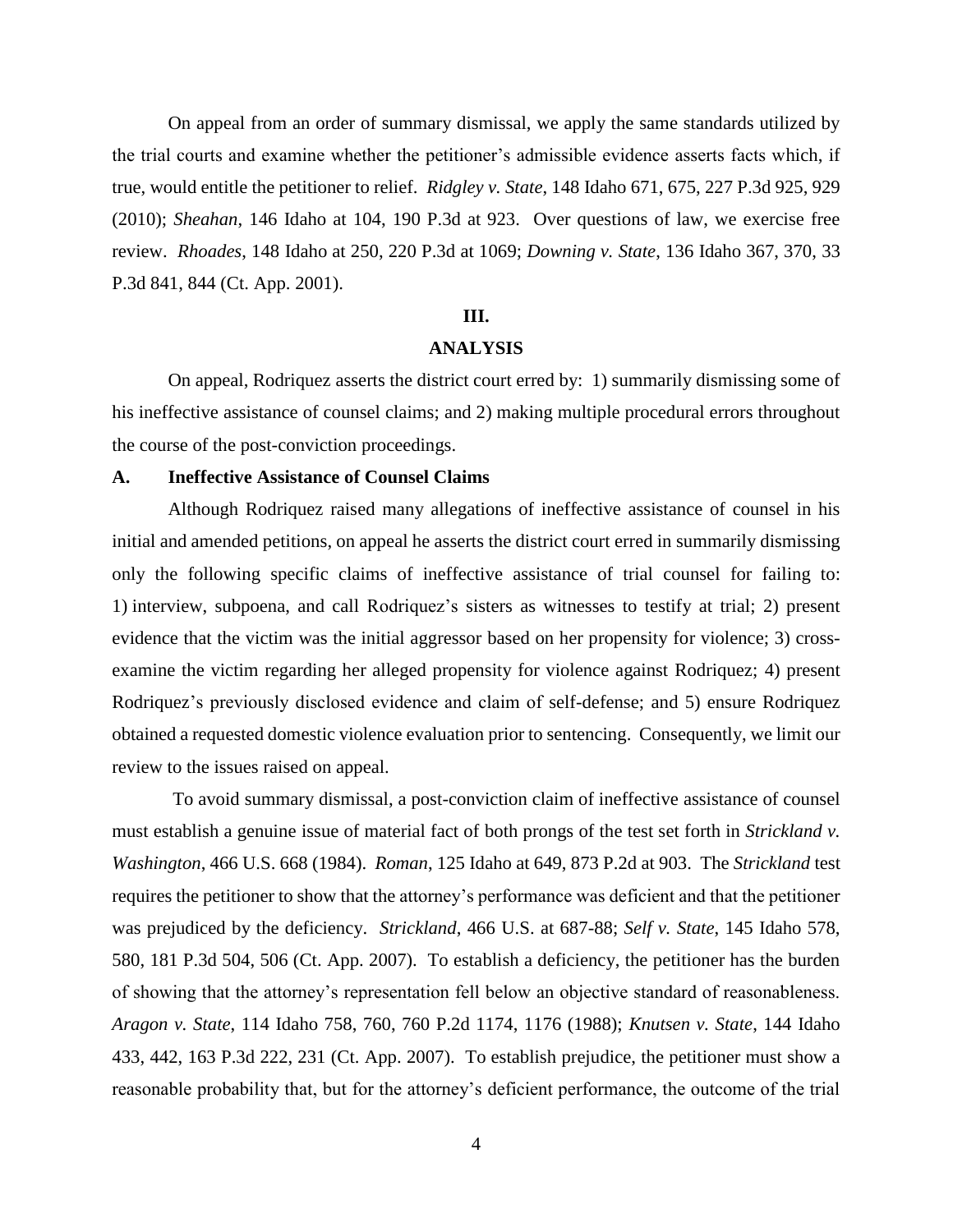would have been different. *Aragon*, 114 Idaho at 761, 760 P.2d at 1177; *Knutsen*, 144 Idaho at 442, 163 P.3d at 231. This Court has long adhered to the proposition that tactical or strategic decisions of trial counsel will not be second-guessed unless those decisions are based on inadequate preparation, ignorance of relevant law, or other shortcomings capable of objective evaluation. *Gonzales v. State*, 151 Idaho 168, 172, 254 P.3d 69, 73 (Ct. App. 2011).

#### **1. Failing to call Rodriquez's sisters as witnesses**

According to the affidavits Rodriquez submitted in support of his petition, which the district court noted appear to be written by Rodriquez rather than the proposed witnesses, Rodriquez's sisters would have testified about the victim's alleged propensity for violence towards Rodriquez. The affidavits indicate that Rodriquez's sisters' knowledge of the victim's propensity for violence was based on conversations they had with the victim and watching video footage of the victim allegedly assaulting Rodriquez on different occasions.

In its first notice of intent to dismiss, the district court concluded that Rodriquez failed to demonstrate that the failure to call his sisters as witnesses was due to inadequate preparation, ignorance of the relevant law, or other shortcomings capable of objective review.<sup>1</sup> The decision of what evidence should be introduced at trial is considered strategic or tactical. *Bagshaw v. State*, 142 Idaho 34, 38, 121 P.3d 965, 969 (Ct. App. 2005). When faced with a tactical decision, there is a strong presumption that the decision fell within the acceptable range of choices available to trial counsel. *State v. Yakovac*, 145 Idaho 437, 447, 180 P.3d 476, 486 (2008).

In support of its conclusion that the attorney's decision was strategic, the district court explained that admitting this testimony would have opened the door into an inquiry about Rodriquez's prior conduct and perhaps his prior convictions, which would have been damaging for Rodriquez and which Rodriquez explicitly acknowledged in his amended petition he did not want introduced. According to the State, Rodriquez had pleaded guilty to or been convicted of twelve violent crimes. In light of the other evidence and the potential problematic consequences for Rodriquez if evidence of his prior conduct and convictions was presented to the jury, Rodriquez

 $\overline{a}$ 

<sup>1</sup> It appears the sisters' testimony was not about the victim's general propensity for violence but, rather, related to specific acts of aggression by the victim against Rodriquez. Thus, the State would have been permitted to inquire about the circumstances of each instance, thereby introducing evidence of Rodriquez's actions in each prior instance to rebut the evidence of the victim's alleged aggressive behavior. *See* I.R.E. 404(a)(2)(B).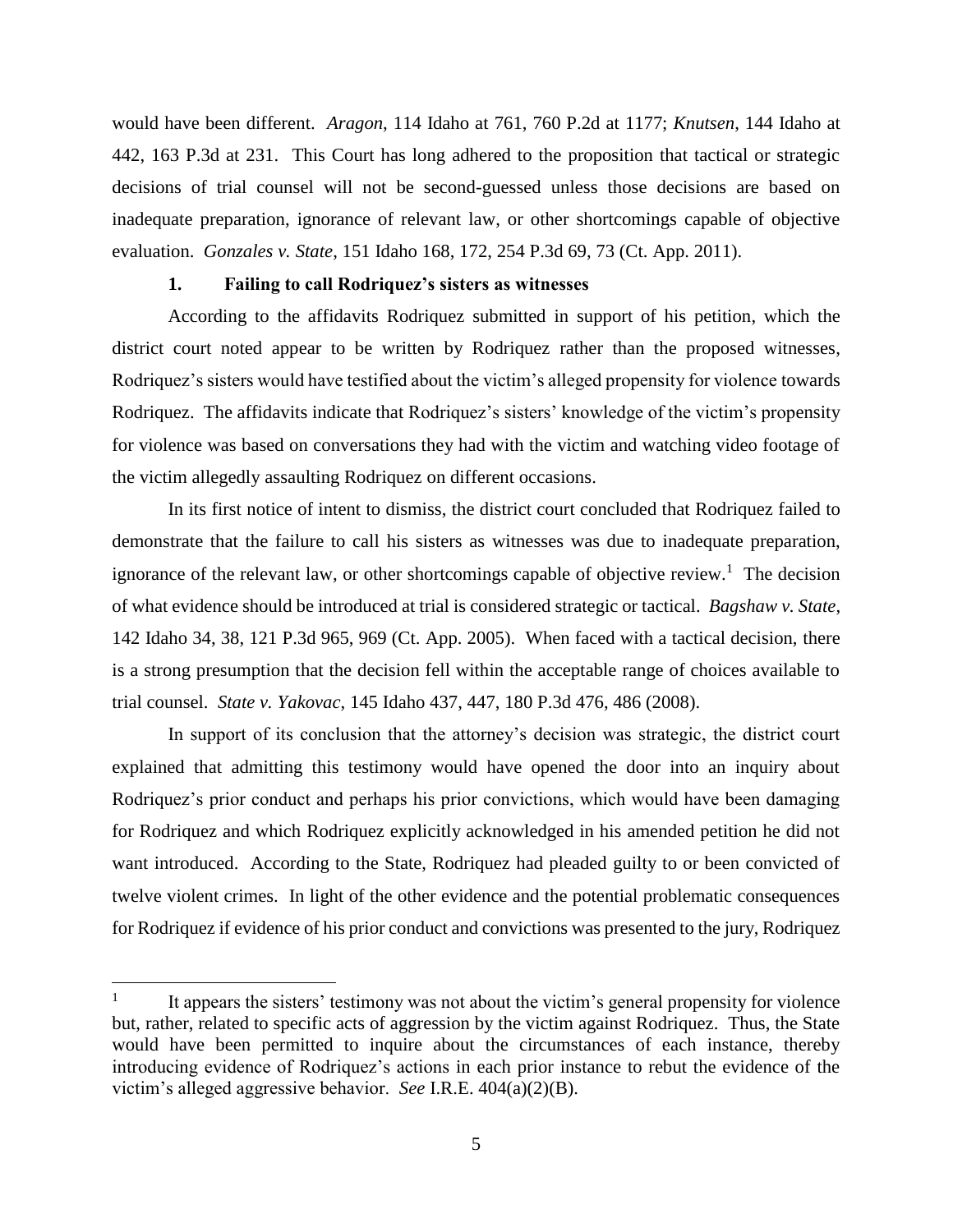failed to present sufficient evidence to create a genuine issue of material fact to overcome the presumption that trial counsel's decision to preclude any inquiry that would open the door to Rodriquez's prior conduct and/or convictions was a reasonable trial strategy which balanced the advantages and disadvantages to Rodriquez. Similarly, Rodriquez failed to allege a genuine issue of material fact that the outcome of trial would have been different had his sisters been called as witnesses, particularly when such testimony would have opened the door to Rodriquez's prior conduct as to each event and potentially to his criminal history. Because Rodriquez did not raise a genuine issue of material fact as to this claim, the district court did not err in summarily dismissing it.

# **2. Failing to present evidence that the victim was the initial aggressor based on her propensity for violence**

As to evidence of the victim's alleged prior acts of aggression, including video footage of the victim allegedly assaulting Rodriquez, the district court found the claims did not create a genuine issue of material fact because the evidence would not have been admissible, the decision not to present the evidence was a strategic decision, the evidence was presented at the preliminary hearing, and the claim should have been raised on direct appeal.<sup>2</sup>

The district court found that the evidence was not admissible because it was not generally relevant, nor was it specifically relevant because Rodriquez had not raised a credible claim of selfdefense or alleged a sufficient factual basis of the elements of self-defense. It is clear from the record in this case that Rodriquez's defense at trial was that he did not cause the victim's injuries and the victim lied when she reported Rodriquez battered her. The victim's trial testimony was consistent with this theory: the victim testified that either the injury was accidental or caused by her work environment and that she lied to a co-worker, her parents, the nurse at the doctor's office, and the police by telling them Rodriquez caused the injuries.

When describing the underlying altercation in his initial petition for post-conviction relief, Rodriquez noted that while the victim was "aggressively" grabbing for his cellphone, "during the midst of her act to grab the cellphone, her nose was somehow accidentally struck and began to bleed," and that it was only a verbal, not physical altercation. Nowhere in his initial or amended

 $\overline{a}$ 

Rodriquez does not challenge the district court's findings that the evidence was presented at the preliminary hearing or that the claim should have been raised on direct appeal.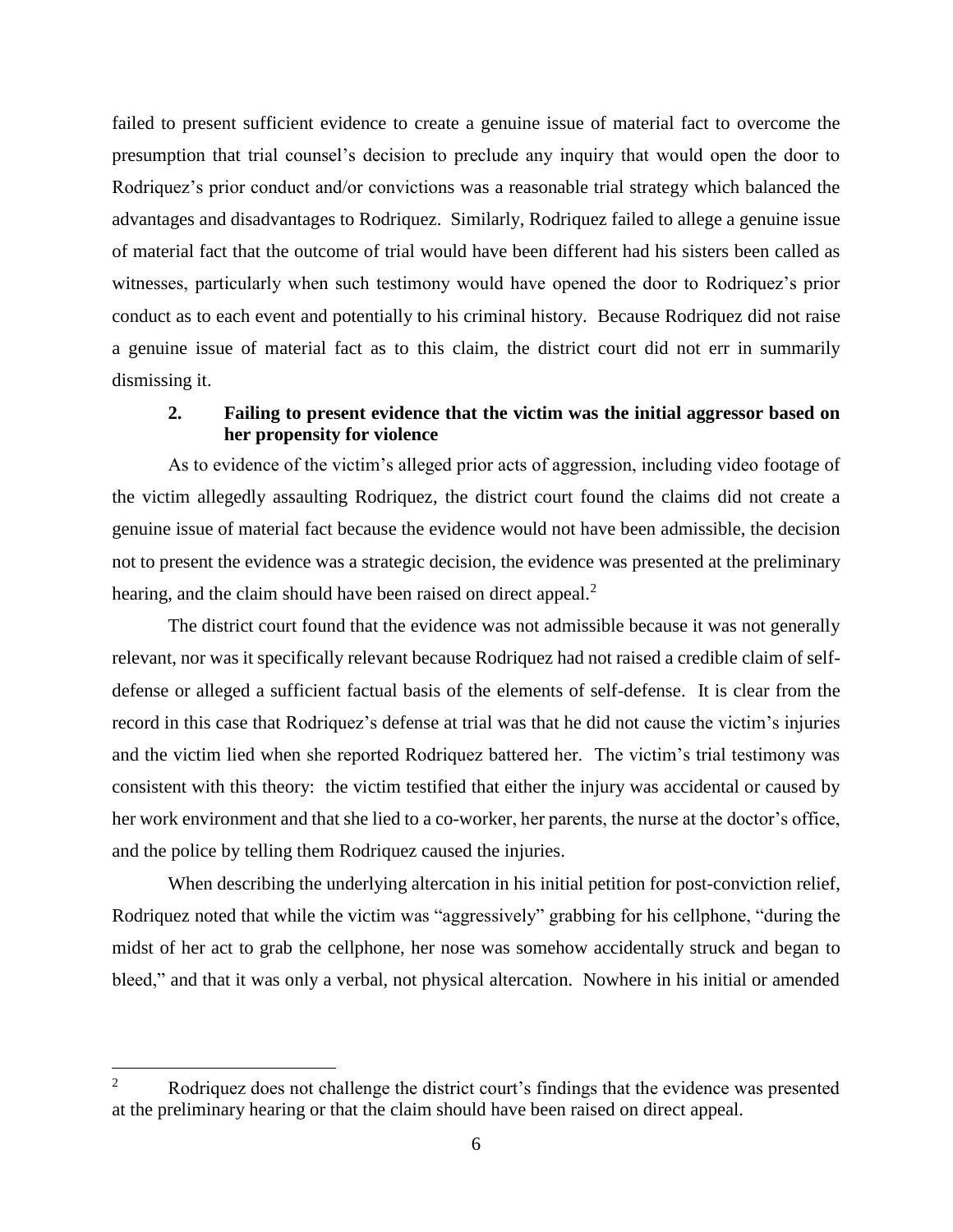petition does Rodriquez assert he caused the injuries--a necessary predicate fact to establish a viable claim of self-defense.

Declining to present irrelevant evidence is a reasonable trial strategy. *Bagshaw*, 142 Idaho at 38, 121 P.3d at 969. Because Rodriquez did not allege the necessary predicate facts in the initial or amended petition, the district court correctly concluded any evidence regarding the victim's propensity for violence or whether she was the aggressor in the underlying altercation was irrelevant and therefore, inadmissible.

The district court also found that even if the evidence was admissible, the decision not to present the evidence was strategic. As discussed above, this evidence would have opened the door into an inquiry about Rodriquez's prior conduct and/or convictions, and trial counsel's decision to preclude this inquiry was a reasonable trial strategy. As such, Rodriquez failed to establish a genuine issue of material fact to overcome the presumption that trial counsel's decisions were strategic and the claim was properly dismissed without a hearing.

## **3. Failing to cross-examine the victim regarding her alleged propensity for violence against Rodriquez**

Although Rodriquez claims cross-examination of the victim would have revealed her prior acts of aggression, Rodriquez failed to provide an affidavit from the victim about what her testimony would be; thus, he failed to create a genuine issue of material fact that pursuing crossexamination on this issue would have been helpful. Additionally, the district court concluded that trial counsel's decision not to pursue this line of questioning fell within the objectively reasonable range of trial strategy. Rodriquez ignores the fact that counsel had information from the previous trial upon which to make tactical and strategic decisions. While Rodriquez's argument secondguesses trial counsel's tactical and strategic decisions, for the reasons explained above, it does not create a genuine issue of material fact that counsel's decisions resulted from inadequate preparation, ignorance of the law, or other shortcomings capable of objective review. Rodriquez has failed to show error in the summary dismissal of this claim.

## **4. Failing to present Rodriquez's previously disclosed evidence and claim of selfdefense**

In his initial and amended petitions, Rodriquez also alleged trial counsel was ineffective for failing to present evidence that Rodriquez acted in self-defense, although Rodriquez did not specifically identify what the evidence is. In the first notice of intent to dismiss, the district court noted that there was no genuine issue of material fact regarding this claim because Rodriquez did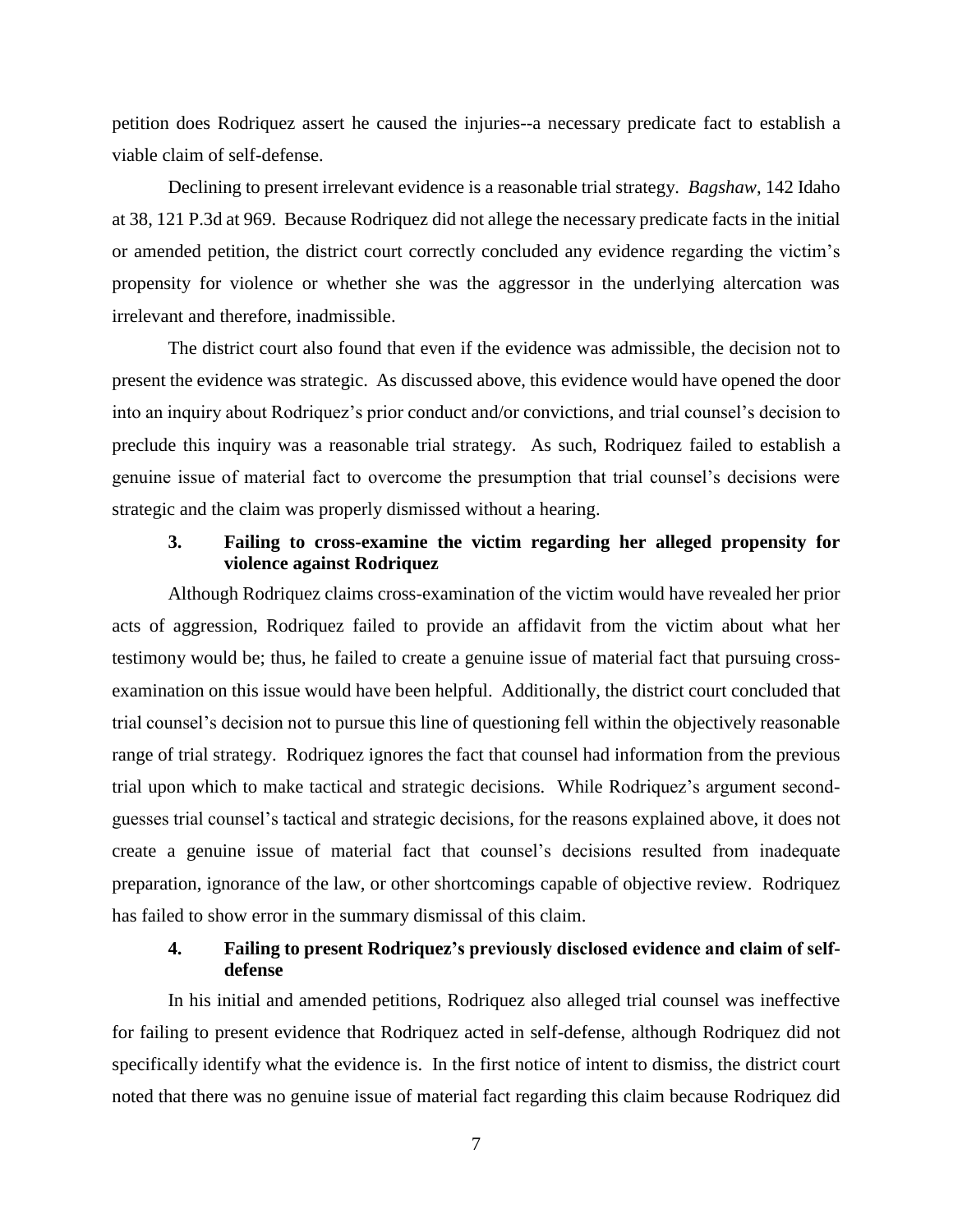not allege that the victim was the initial aggressor on the relevant date or that her injuries were the result of Rodriquez fending off the attack. Without those factual assertions, the district court concluded the claim was bare and conclusory. The district court further held that Rodriquez failed to allege sufficient facts to support the other elements of a self-defense claim; specifically, that Rodriquez "reasonably feared the victim and reasonably believed that the force used was necessary to repel the victim's attack." The district court also found that pursuing this line of defense would allow prior instances of Rodriquez's violence to be admitted by the State to rebut the claim of selfdefense.

Without factual support for each element of a self-defense claim and because it could have opened the door to admit evidence trial counsel reasonably wanted to avoid, Rodriquez failed to establish a genuine issue of material fact that the failure to proffer the defense was not a reasonable strategic decision. This claim was properly dismissed without a hearing.

## **5. Failing to ensure Rodriquez obtained a requested domestic violence evaluation prior to sentencing**

Rodriquez alleged his trial counsel rendered ineffective assistance of counsel for failing to ensure Rodriquez underwent a domestic violence evaluation prior to sentencing. Rodriquez asserts that had he received the evaluation, he would have received a "far better recommendation for probation." The district court gave notice of its intent to dismiss this claim, finding that Rodriquez received a domestic violence evaluation prior to sentencing. The district court noted the claim was "bare, conclusory, and clearly disproved by the record." The appellate record does not include a copy of the presentence investigation report (PSI) and includes only a partial transcript from sentencing. It is the responsibility of the appellant to provide a sufficient record to substantiate his or her claims on appeal. *Powell v. Sellers*, 130 Idaho 122, 127, 937 P.2d 434, 439 (Ct. App. 1997). In the absence of an adequate record on appeal to support the appellant's claims, we will not presume error. *Id*.

However, even if the district court erroneously concluded that an evaluation had been submitted, Rodriquez failed to address the alternate grounds upon which the claim was dismissed: that it was bare and conclusory. "Where a lower court makes a ruling based on two alternative grounds and only one of those grounds is challenged on appeal, the appellate court must affirm on the uncontested basis." *See State v. Goodwin*, 131 Idaho 364, 366, 956 P.2d 1311, 1313 (Ct. App. 1998) (upholding the denial of motion to suppress based on trial court's alternative ruling that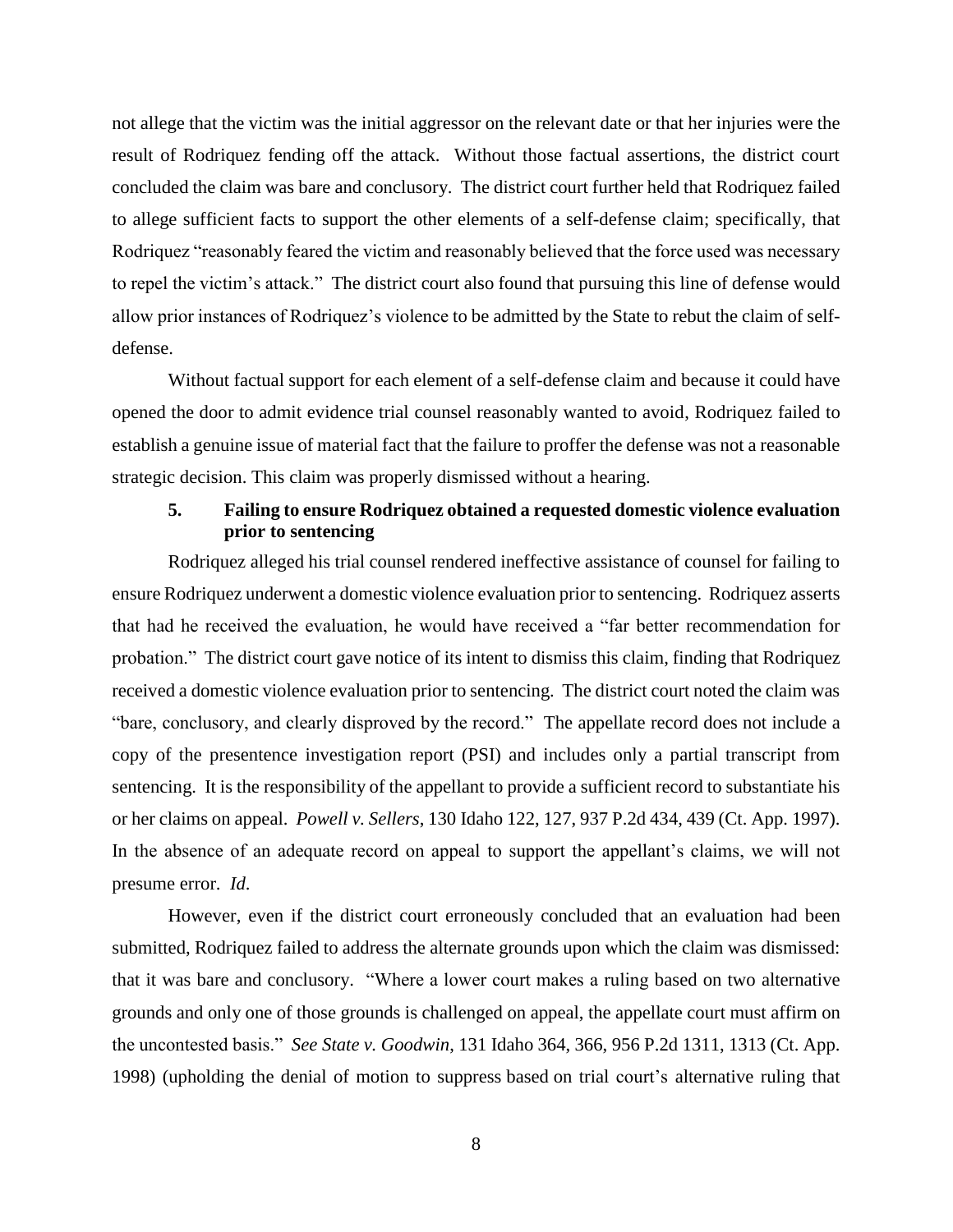was unchallenged on appeal). Thus, we must affirm the summary dismissal of this claim on the unchallenged ground.

For all the reasons discussed above, Rodriquez has failed to demonstrate error as to the summary dismissal of his claims of ineffective assistance of trial counsel. Consequently, the trial court did not err in summarily dismissing these claims.

### **B. Judicial Errors Regarding the Domestic Violence Evaluation**

In his initial petition, Rodriquez alleged the district court "abused its discretion by failing to comply with the procedural laws" because Rodriquez did not undergo a domestic violence evaluation prior to sentencing and, as a result, he was "deprived of his Fifth, Sixth, and Fourteenth Amendment rights." He alleges that had he received the evaluation, he would have received a "far better recommendation for probation." Based on the language of the claim in the initial petition, the district court identified the claim as Rodriquez alleging that "the Court violated [Rodriquez's] due process rights under the Fifth, Sixth, and Fourteenth Amendments." The district court gave notice of its intent to dismiss the claims relating to the lack of a domestic violence evaluation in a section of its order entitled "(20) Ineffective Assistance of Counsel & Judicial Error Re: Failure to Obtain Domestic Violence Evaluation." Therein, the district court provided alternate bases upon which it was dismissing the claim. As one basis, the district court found that Rodriquez had received a domestic violence evaluation prior to sentencing. Alternatively, the district court concluded the claim was bare and conclusory. We note that the district court did not cite to a domestic evaluation, but instead cited to an order for Rodriquez to undergo an evaluation. As noted above, the record is incomplete for an analysis of this issue and we will not presume error. *Powell*, 130 Idaho at 127, 937 P.2d at 439. However, assuming arguendo that the district court erroneously concluded that an evaluation had been submitted, Rodriquez fails to address the alternate grounds upon which the claim was dismissed: that it was bare and conclusory. As a result, we must affirm the district court on the unchallenged basis. *Goodwin*, 131 Idaho at 366, 956 P.2d at 1313.

Even if Rodriquez did address the unchallenged basis, his claim fails. In his initial and amended post-conviction petitions, beyond generally asserting that the evaluation would have benefited him, "potentially changing the outcome of his sentence," Rodriquez did not provide admissible evidence in support of the claim. In the trial court, Rodriquez did not identify any specific information that would have been contained in the domestic violence evaluation that was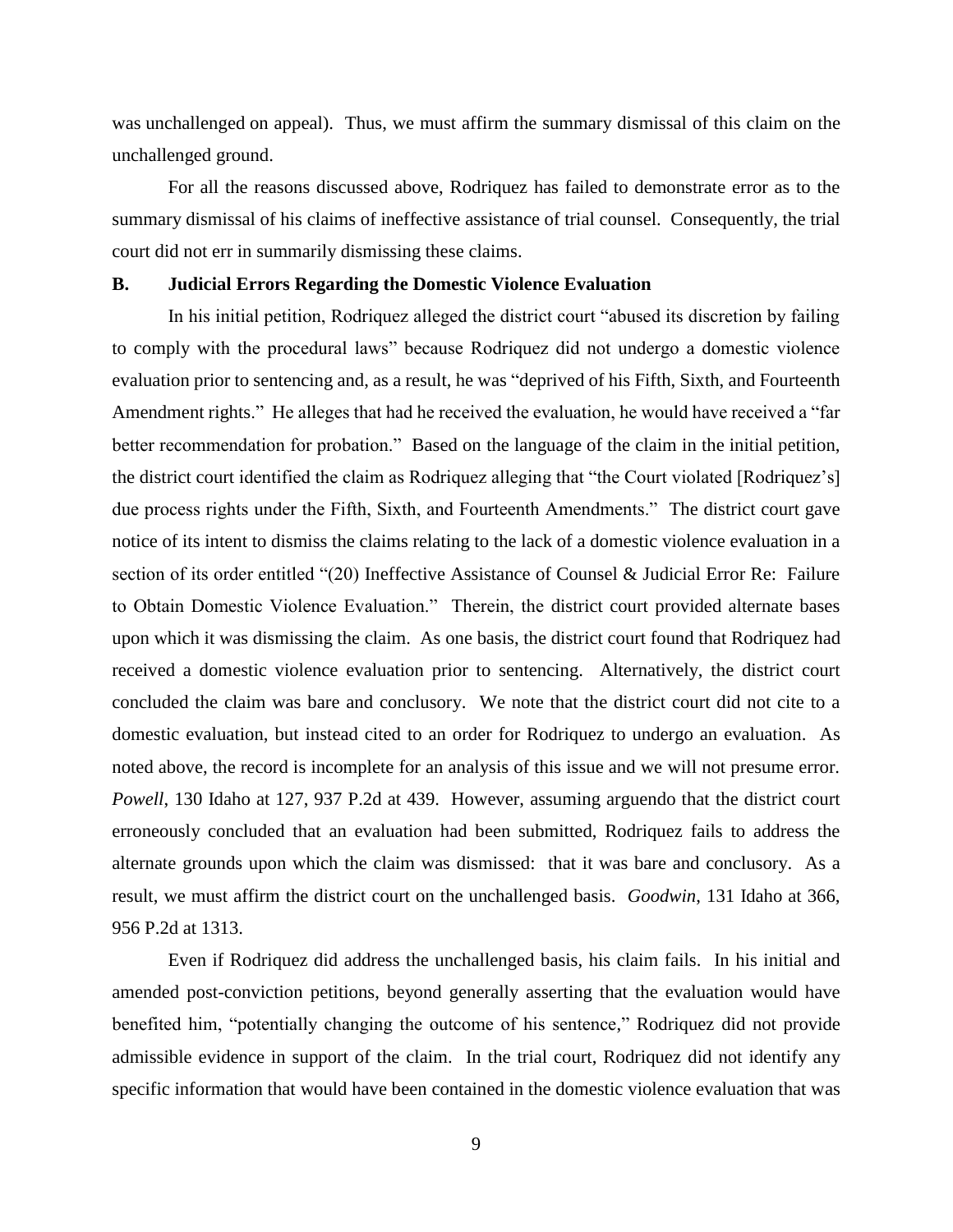not contained in the PSI or would have changed the sentence imposed by the district court. He similarly fails to do so on appeal. While Rodriquez cites the rules that outline the content that should be contained in a domestic violence evaluation, he fails to provide factual support that this speculative information would have mitigated his criminal history and the facts of the underlying case such that the district court would have imposed a lesser sentence. *See Hall v. State*, 156 Idaho 125, 132, 320 P.3d 1284, 1291 (Ct. App. 2014) (holding post-conviction petition is subject to summary dismissal when claim is based on nothing more than speculation). Thus, he has not demonstrated a genuine issue of material fact that there is a reasonable probability that the district court would have imposed a different sentence if a domestic violence evaluation had been conducted prior to sentencing; thus, the district court did not err in summarily dismissing this claim.

In his amended petition, Rodriquez asserts that "the district court abused its discretion by imposing an illegal sentence, when sentencing the petitioner without the petitioner first undergoing a domestic violence evaluation." This claim fails for the reasons articulated above: Rodriquez failed to raise a genuine issue of material fact that he was prejudiced by the lack of an evaluation. Moreover, on appeal, Rodriquez asserts that the district court's notices of intent to dismiss were insufficient because they did not give Rodriquez "any way of knowing whether to correct any deficiencies in the petitioners [sic] claims, argument or legal analysis." Fatal to his claims is that Rodriquez did not challenge the sufficiency of the notice in the district court. A petitioner cannot challenge the sufficiency of the notice of intent to dismiss for the first time on appeal; thus, he has waived any claim challenging the sufficiency of the notice. *Kelly*, 149 Idaho at 524, 236 P.3d at 1284. As a result, the district court's summary dismissal of this claim was not error.

## **C. Procedural Claims**

Rodriquez argues the district court committed multiple procedural errors throughout the course of his post-conviction proceedings. However, on appeal he asserts only three claims: 1) the district court erred by dismissing his amended petition for post-conviction relief before the State filed an answer; 2) the district court erred when it summarily dismissed the petition without considering Rodriquez's supplemental materials and without giving Rodriquez twenty days to respond to the district court's second notice of intent to dismiss; and 3) the district court failed to adequately address his claims and various motions filed throughout the duration of post-conviction proceedings before dismissing his post-conviction action.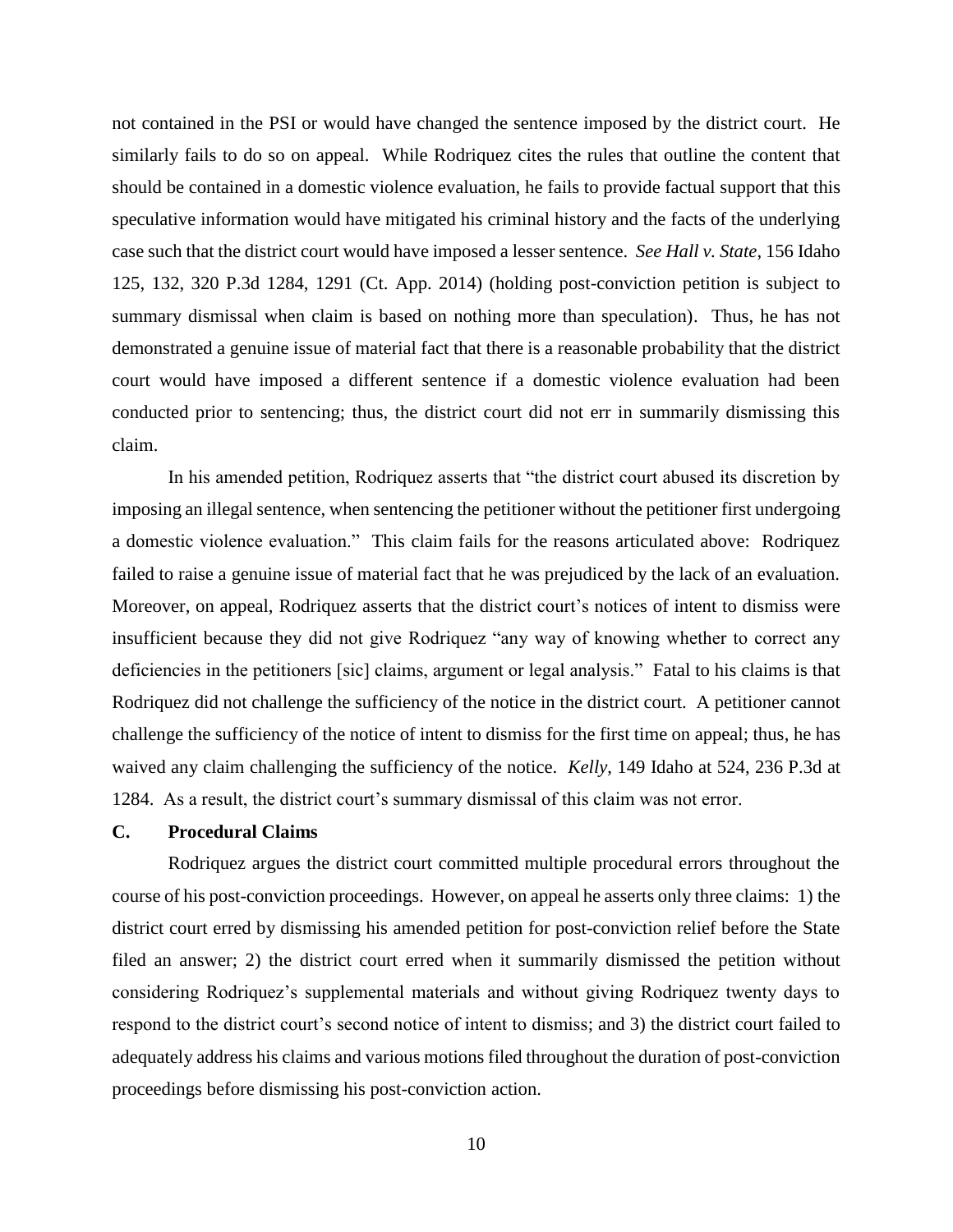Idaho Code § 19-4906(a) directs the State to respond to an application for post-conviction relief by answer or motion within thirty days after the docketing of the application. When a district court enters a notice of intent to dismiss the application, the petitioner is given twenty days to respond, after which the district court may grant the applicant leave to file an amended petition. I.C. § 19-4906(b). Here, the State filed an answer to Rodriquez's initial petition. The district court also filed a notice of intent to dismiss the petition. Thereafter, Rodriquez filed an amended petition without requesting or being granted leave to file an amended petition. Eight days later, the district court entered its second notice of intent to dismiss.

Rodriquez suffered no procedural irregularity when he had notice of the deficiencies in the amended petition by way of the district court's notice of intent to dismiss the amended petition rather than through an answer filed by the State. Moreover, Rodriquez provides no authority in support of his argument that due process requires, in addition to a district court's notice of intent to dismiss, the State to file an answer. Consequently, we decline to find any error.

Rodriquez also argues the district court erred when it summarily dismissed the petition without considering Rodriquez's supplemental materials and without giving Rodriquez twenty days to respond to the district court's second notice of intent to dismiss. This assertion is without merit as Rodriquez failed to timely file both his response and supplemental materials. Following a district court's notice of its intent to dismiss a post-conviction petition, the petitioner is allowed twenty days to respond with additional facts to support his claims. I.C. § 19-4906(b); *Crabtree v. State*, 144 Idaho 489, 494, 163 P.3d 1201, 1206 (Ct. App. 2006). Both the second notice of intent to dismiss and the certificate of mailing were signed and dated on October 15, 2020. Pursuant to I.C. § 19-4906(b), Rodriquez had twenty days (or until November 4) to file his response. Rodriquez's supplemental brief and materials were deemed filed on November 9, 2020, the day the certificate of service indicates they were placed into the prison mail system.<sup>3</sup>

Rodriquez argues his materials were timely filed because he did not receive the second notice of intent to dismiss until October 21 and his twenty-day time period began running on October 22. He further argues that I.R.C.P. 2.2(c) adds three days to the time to respond when service is made by mail and, thus, Rodriquez argues he had twenty-three days to respond; the

 $\overline{a}$ 

<sup>&</sup>lt;sup>3</sup> The prison mailbox rule construes a pro se inmate's legal documents filed once they are given to prison officials. *See Munson v. State*, 128 Idaho 639, 643, 917 P.2d 796, 800 (1996).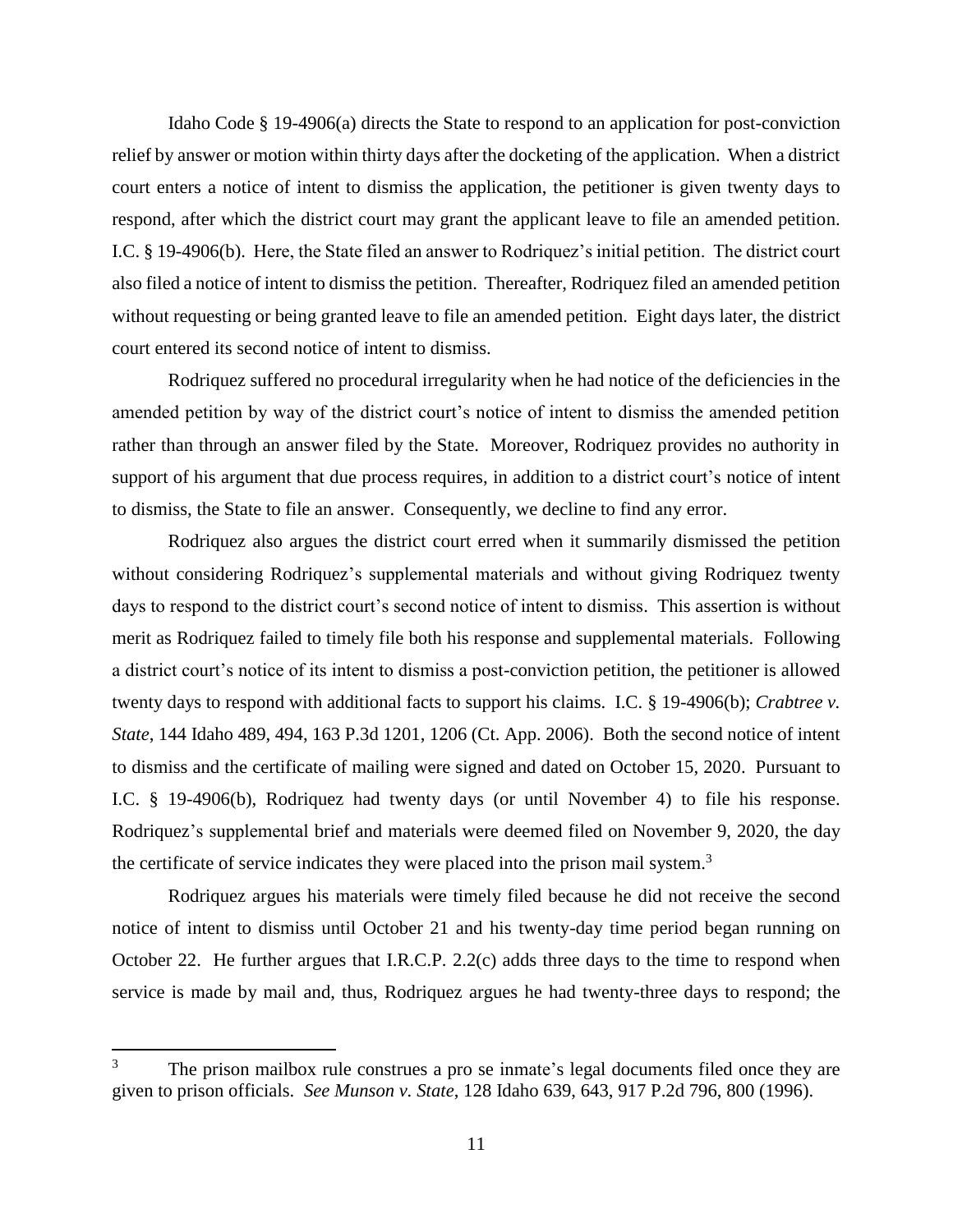twenty days granted in I.C. § 19-4906(b), plus three additional days pursuant to I.R.C.P. 2.2, for a total of twenty-three days. Because Rodriquez argues his time began to run on October 22, if he was granted twenty-three days to file his response and supporting documents, the deadline for filing any additional documents was November 14, which appears to be why Rodriquez argues his November 9 filings were timely.

Rodriquez has no admissible factual support for his claim that he received the second notice of intent to dismiss on October 21, 2020. While Rodriquez has attached an affidavit to his appellant's brief, as well as copies of envelopes received from Boise County, this evidence was not presented to the district court and cannot be considered by this Court. *Woods v. Sanders*, 150 Idaho 53, 58, 244 P.3d 197, 202 (2010) ("documents merely appended to the brief that are not otherwise contained in the record may not be relied upon to support an argument on appeal").

Even if Rodriquez had provided this factual information to the district court, he has provided no authority to support his claim that service is complete when a document is received rather than when it is mailed. Although Rodriquez cites to *State v. Shaffer*, 112 Idaho 1024, 739 P.2d 323 (1987), that case involved a factual scenario where the certificate of mailing was dated October 17, 1983, but the filing date of the document was October 25, 1983. *Id.* at 1027, 739 P.2d at 326. Given the discrepancy, the Idaho Supreme Court deemed the mailing date to be the October 25 filing date, not the October 17 certificate of service date. *Id*. No such discrepancy exists in this case. Here, the second notice of intent to dismiss was both filed and mailed on October 15, 2020. Rodriquez cites no authority to support his claim that a certificate of service mailing date is not the date of service or the date from which the due date for responsive filings is calculated. Assuming that I.R.C.P. 2.2(c) provides an additional three days, Rodriquez was required to file his documents no later than November 7. Even if the district court erroneously thought the materials were due November 4 rather than November 7, the fact remains that Rodriquez's materials were untimely and the district court did not err by declining to consider them.

Rodriquez argues the district court failed to adequately address his claims and various motions filed throughout the duration of post-conviction proceedings before dismissing his postconviction action. Rodriquez does not indicate which claims or motions he contends were insufficiently addressed. Rather, he broadly asserts that the district court failed to identify any deficiencies in the evidence, legal analysis, and arguments contained in Rodriquez's amended